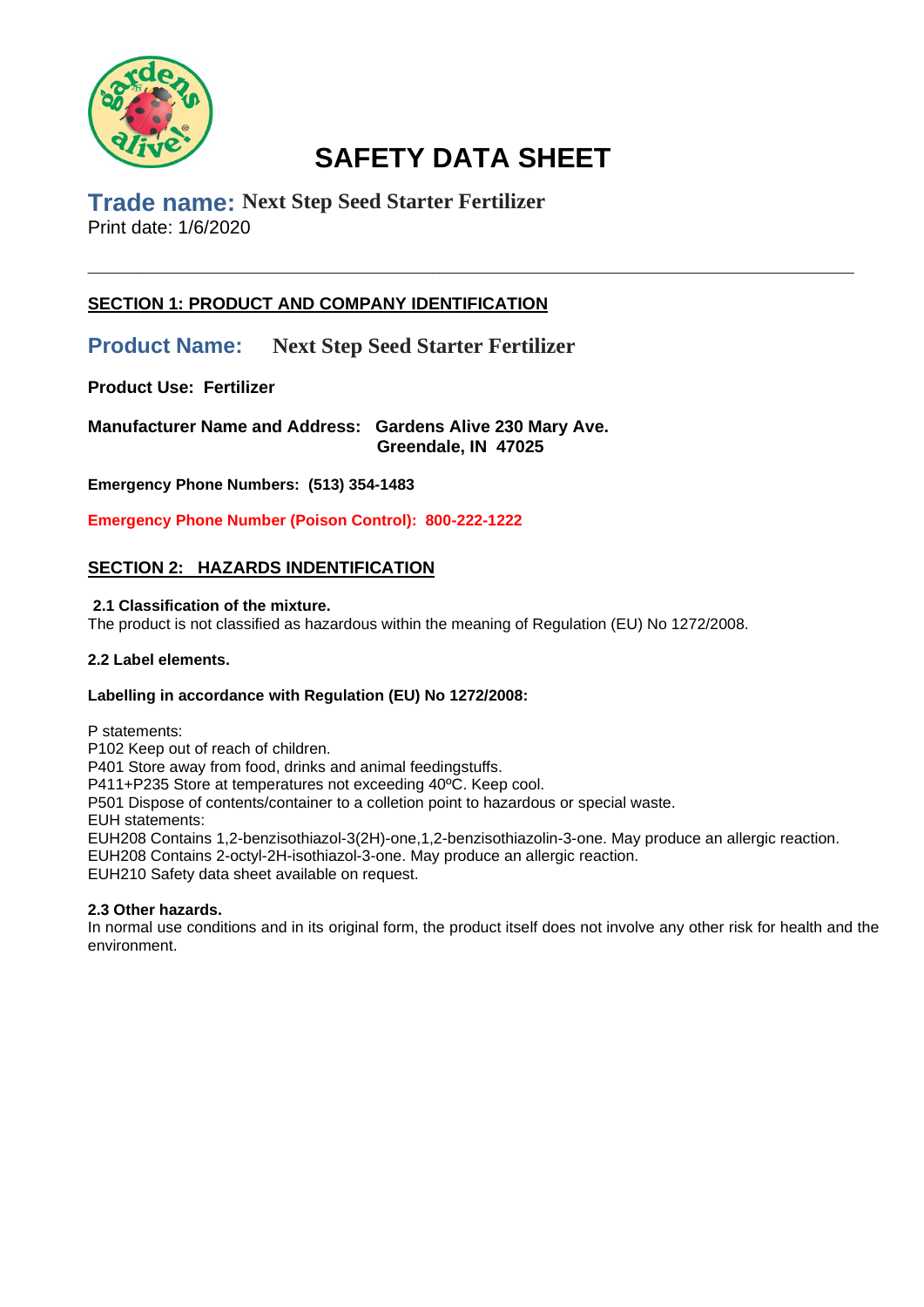

# **Trade name: Next Step Seed Starter Fertilizer**

Print date: 1/6/2020

# **SECTION 3. HAZARDOUS INGREDIENTS / INDENTITY INFORMATION**

### **3.1 Substances.**

Not Applicable.

### **3.2 Mixtures.**

Substances posing a danger to health or the environment in accordance with the Regulation (EC) No. 1272/2008, assigned a Community exposure limit in the workplace, and classified as PBT/vPvB or included in the Candidate List:

| <b>Identifiers</b>                          | Name                               | Concentrate | $(*)$ Classification –<br>Regulation (EC) No 1272/2008<br>Classification | specific concentration<br>limit                                               |
|---------------------------------------------|------------------------------------|-------------|--------------------------------------------------------------------------|-------------------------------------------------------------------------------|
| Index No: 015-011-00-6<br>CAS No: 7664-38-2 |                                    |             |                                                                          |                                                                               |
| EC No: 231-633-2                            | [1] phosphoric acid                | $1 - 5 \%$  | Skin Corr.                                                               |                                                                               |
| <b>Registration No:</b>                     | 4 %, orthophosphoric<br>acid $4\%$ |             | 1B, H314                                                                 | Skin Corr. 1B, H314: C<br>$\geq$ 25 %<br>Skin Irrit. 2, H315: 10 % ≤ C < 25 % |
| 01-2119485924-24-XXXX                       |                                    |             |                                                                          | Eye Irrit. 2, H319: 10 % ≤ C < 25 %                                           |

(\*)The complete text of the H phrases is given in section 16 of this Safety Data Sheet. [1] Substance with a Community workplace exposure limit (see section 8.1).

# **SECTION 4: FIRST AID MEASURES**

### **4.1 Description of first aid measures.**

Due to the composition and type of the substances present in the product, no particular warnings are necessary.

### **Inhalation.**

Take the victim into open air; keep them warm and calm. If breathing is irregular or stops, perform artificial respiration. Do not administer anything orally. If unconscious, place them in a suitable position and seek medical assistance.

### **Eye contact**.

If wearing contact lenses, remove them. Wash eyes with plenty of clean and cool water for at least 10 minutes while pulling evelids up, and seek medical assistance. **Skin contact.** 

Remove contaminated clothing. Wash skin vigorously with water and soap or a suitable skin cleaner. **NEVER** use solvents or thinners. **Ingestion.** 

### If accidentally ingested, seek immediate medical attention. Keep calm. **NEVER** induce vomiting.

### **4.2 Most important symptoms and effects, both acute and delayed.**

No known acute or delayed effects from exposure to the product.

### **4.3 Indication of any immediate medical attention and special treatment needed.**

In case of doubt or when symptoms of feeling unwell persist, get medical attention. Never administer anything orally to persons who are unconscious.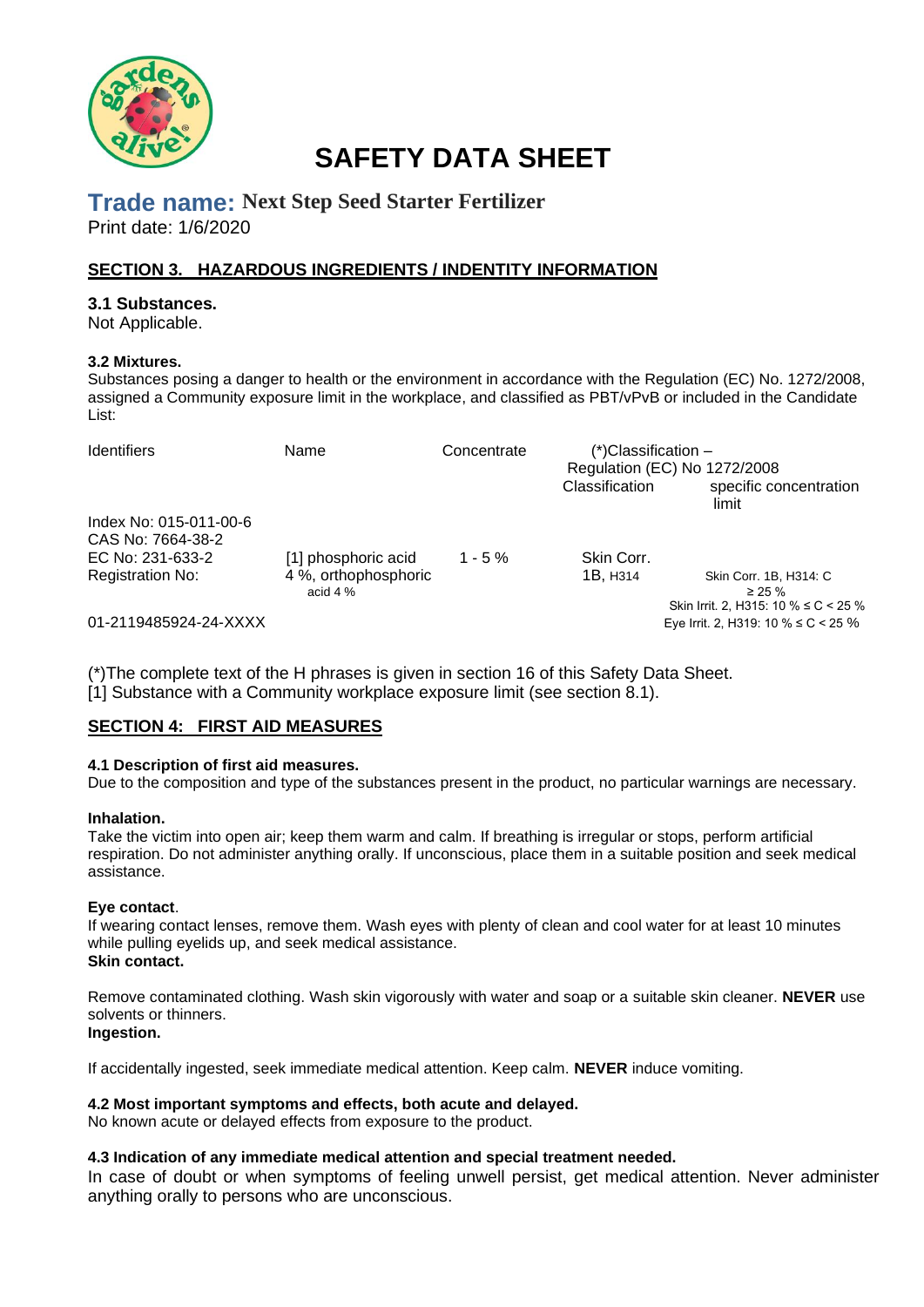

# **Trade name: Next Step Seed Starter Fertilizer**

Print date: 1/6/2020

## **SECTION 5: FIREFIGHTING MEASURES**

### **5.1 Extinguishing media.**

### **Recommended extinguishing methods.**

Extinguisher powder or CO2. In case of more serious fires, also alcohol-resistant foam and water spray. Do not use a direct stream of water to extinguish.

### **5.2 Special hazards arising from the mixture.**

#### **Special risks.**

Fire can cause thick, black smoke. As a result of thermal decomposition, dangerous products can form: carbon monoxide, carbon dioxide. Exposure to combustion or decomposition products can be harmful to your health.

### **5.3 Advice for firefighters.**

Use water to cool tanks, cisterns, or containers close to the heat source or fire. Take wind direction into account. Prevent the products used to fight the fire from going into drains, sewers, or waterways.

#### **Fire protection equipment.**

According to the size of the fire, it may be necessary to use protective suits against the heat, individual breathing equipment, gloves, protective goggles or facemasks, and gloves.

### **SECTION 6: ACCIDENTAL RELEASE MEASURES**

### **6.1 Personal precautions, protective equipment and emergency procedures.**

For exposure control and individual protection measures, see section 8.

#### **6.2 Environmental precautions.**

Product not classified as hazardous for the environment, avoid spillage as much as possible.

### **6.3 Methods and material for containment and cleaning up.**

Pick up the spill with non-combustible absorbent materials (soil, sand, vermiculite, diatomite, etc.). Pour the product and the absorbent in an appropriate container. The contaminated area should be immediately cleaned with an appropriate de-contaminator. Pour the decontaminator on the remains in an opened container and let it act various days until no further reaction is produced.

### **6.4 Reference to other sections.**

For exposure control and individual protection measures, see section 8. For later elimination of waste, follow the recommendations under section 13.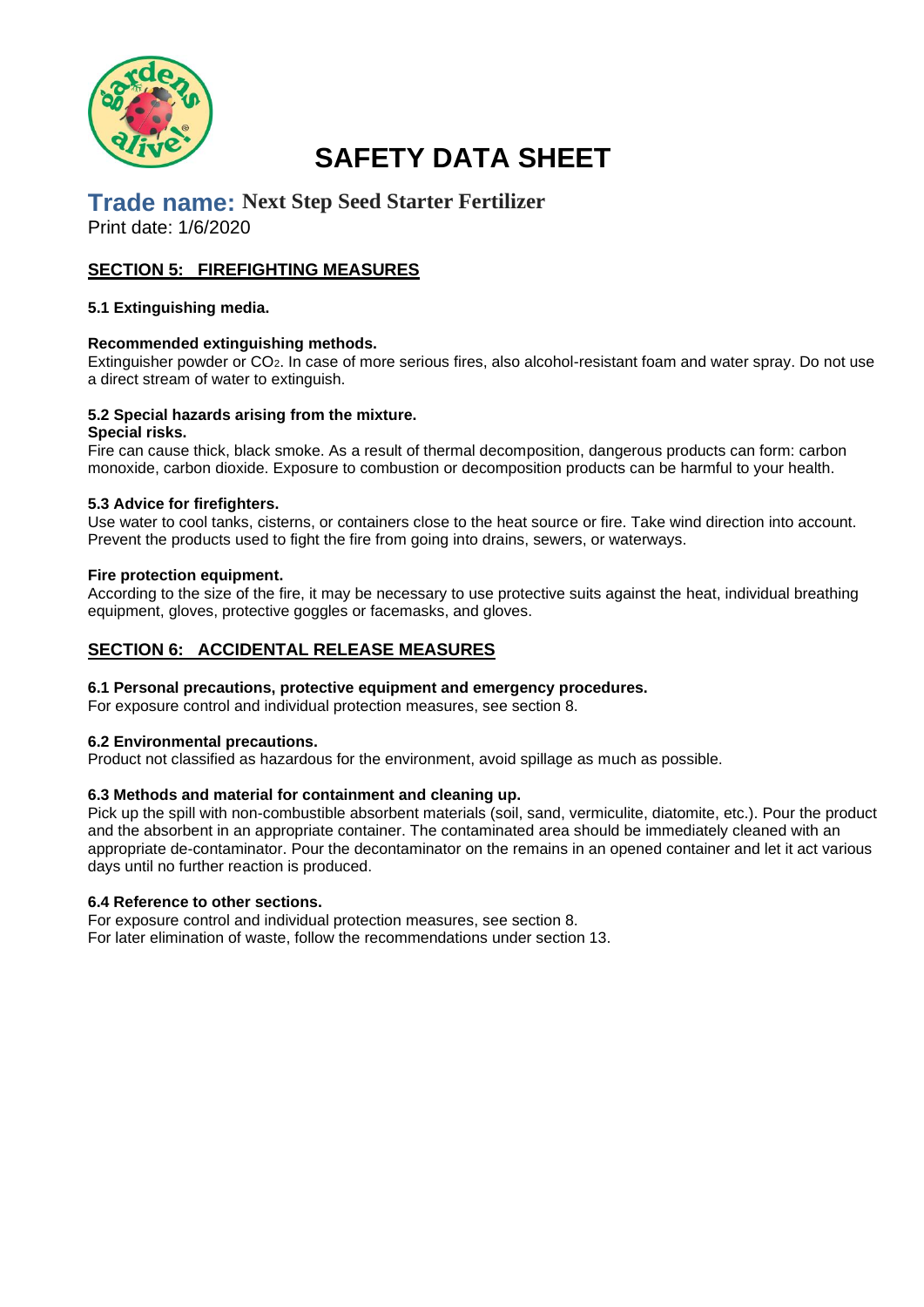

# **Trade name: Next Step Seed Starter Fertilizer**

Print date: 1/6/2020

## **SECTION 7: HANDLING AND STORAGE**

### **7.1 Precautions for safe handling.**

The product does not require special handling measures, the following general measures are recommended: For personal protection, see section 8. Never use pressure to empty the containers. They are not pressureresistant containers.

In the application area, smoking, eating, and drinking must be prohibited. Follow legislation on occupational health and safety. Keep the product in containers made of a material identical to the original.

### **7.2 Conditions for safe storage, including any incompatibilities.**

The product does not require special storage measures. As general storage measures, sources of heat, radiation, electricity and contact with food should be avoided. Keep away from oxidising agents and from highly acidic or alkaline materials. Store the containers between 5 and 35º C, in a dry and well-ventilated place. Store according to local legislation. Observe indications on the label. The product is not affected by Directive 2012/18/EU (SEVESO III).

### **7.3 Specific end use(s).**

### **SECTION 8: EXPOSURE CONTROLS / PERSONAL PROTECTION**

### **8.1 Control parameters.**

Work exposure limit for:

| <b>Name</b>            | CAS No.   | Country            | <b>Limit Value</b> | Ppm | mg/m3 |
|------------------------|-----------|--------------------|--------------------|-----|-------|
| phosphoric acid 4 %,   |           | European Union [1] | Eight hours        |     |       |
| orthophosphoric acid 4 | 7664-38-2 | United Kingdom [2] | Short term         |     |       |
| $\%$                   |           |                    | Eight hours        |     |       |
|                        |           |                    | Short term         |     |       |

*[1] According both Binding Occupational Esposure Limits (BOELVs) and Indicative Occupational Exposure Limits (IOELVs) adopted by Scientific Committee for Occupational Exposure Limits to Chemical Agents (SCOEL). [2] According Limit Value (IOELV) list in 2nd Indicative Occupational Exposure adobted by Health and Safety Executive.*  The product does NOT contain substances with Biological Limit

Values.

Concentration levels DNEL/DMEL:

DNEL: Derived No Effect Level, level of exposure to the substance below which adverse effects are not anticipated. DMEL: Derived Minimal Effect Level, exposure level corresponding to a low risk, that risk should be considered a tolerable minimum.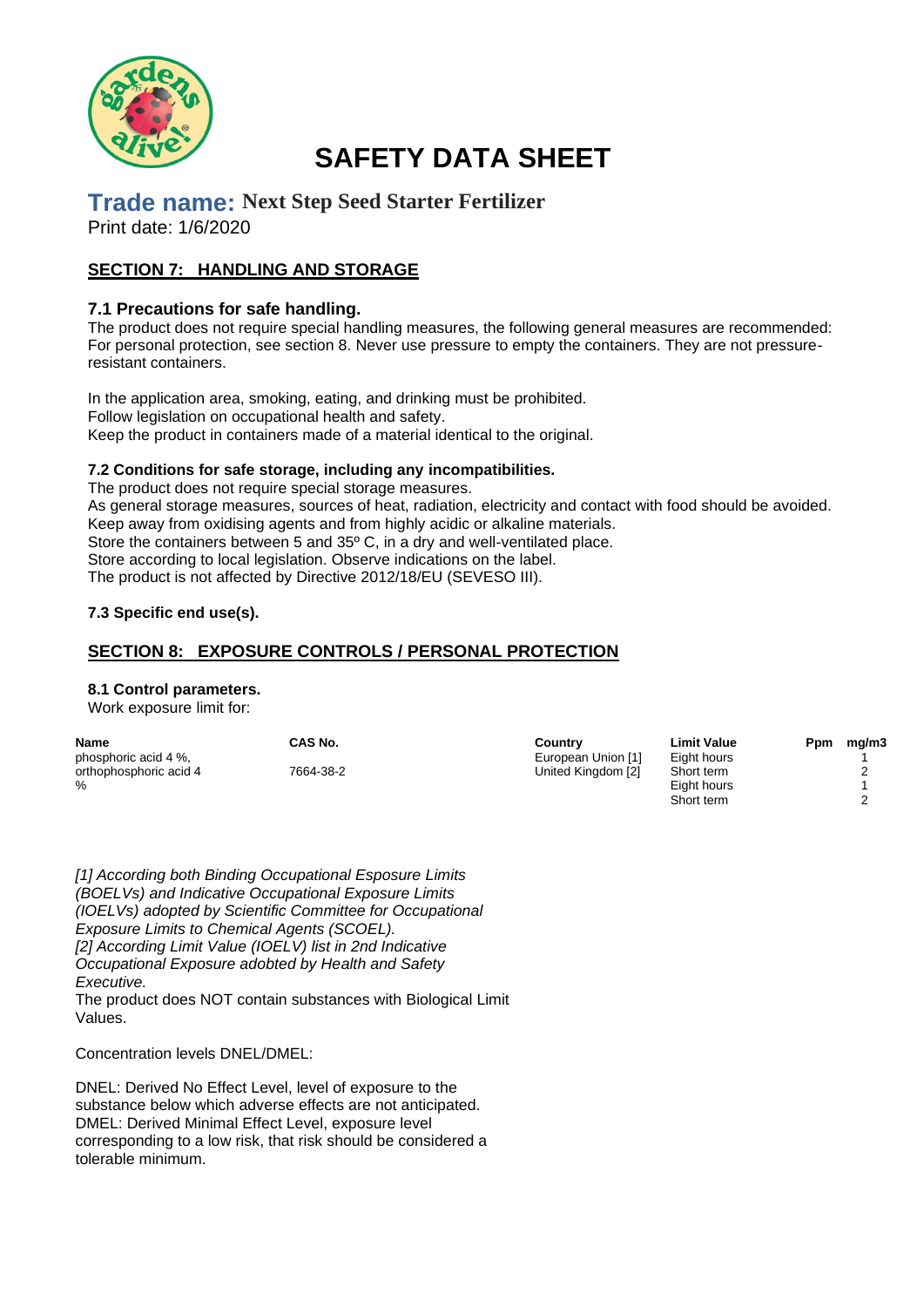

# **Trade name: Next Step Seed Starter Fertilizer**

Print date: 1/6/2020

### **8.2 Exposure controls.**

### **Measures of a technical nature:**

Provide adequate ventilation, which can be achieved by using good local exhaust-ventilation and a good general exhaust system.

### **Breathing protection:**

If the recommended technical measures are observed, no individual protection equipment is necessary.

### **Hand protection:**

If the product is handled correctly, no individual protection equipment is necessary.

### **Eye protection:**

If the product is handled correctly, no individual protection equipment is necessary.

| PPE:                    | Work footwear.                                                                                                                              |
|-------------------------|---------------------------------------------------------------------------------------------------------------------------------------------|
| <b>Characteristics:</b> | «CE» marking, category II.                                                                                                                  |
| <b>CEN</b> standards:   | EN ISO 13287, EN 20347                                                                                                                      |
| Maintenance:            | This product adapts to the first user's foot shape. That is why, as well as for<br>hygienic reasons, it should not be used by other people. |
| Observations:           | Work footwear for professional use includes protection elements aimed at<br>protecting users against any injury resulting from an accident  |

### **SECTION 9. PHYSICAL AND CHEMICAL PROPERTIES**

**9.1 Information on basic physical and chemical properties.** 

Appearance:N.A./N.A. Colour: N.A./N.A. Odour:N.A./N.A. Odour threshold:N.A./N.A. pH:4-6 Melting point:N.A./N.A. Boiling Point: N.A./N.A. Flash point: > ºC Evaporation rate: N.A./N.A. Inflammability (solid, gas): N.A./N.A. Lower Explosive Limit: N.A./N.A. Upper Explosive Limit: N.A./N.A. Vapour pressure: N.A./N.A. Vapour density:N.A./N.A. Relative density:1.18-1.22 g/cm<sup>3</sup> Solubility:N.A./N.A. Liposolubility: N.A./N.A. Hydrosolubility: 100% Partition coefficient (n-octanol/water): N.A./N.A. Auto-ignition temperature: N.A./N.A. Decomposition temperature: N.A./N.A. Viscosity: N.A./N.A. Explosive properties: N.A./N.A. Oxidizing properties: N.A./N.A. N.A./N.A.= Not Available/Not Applicable due to the nature of the product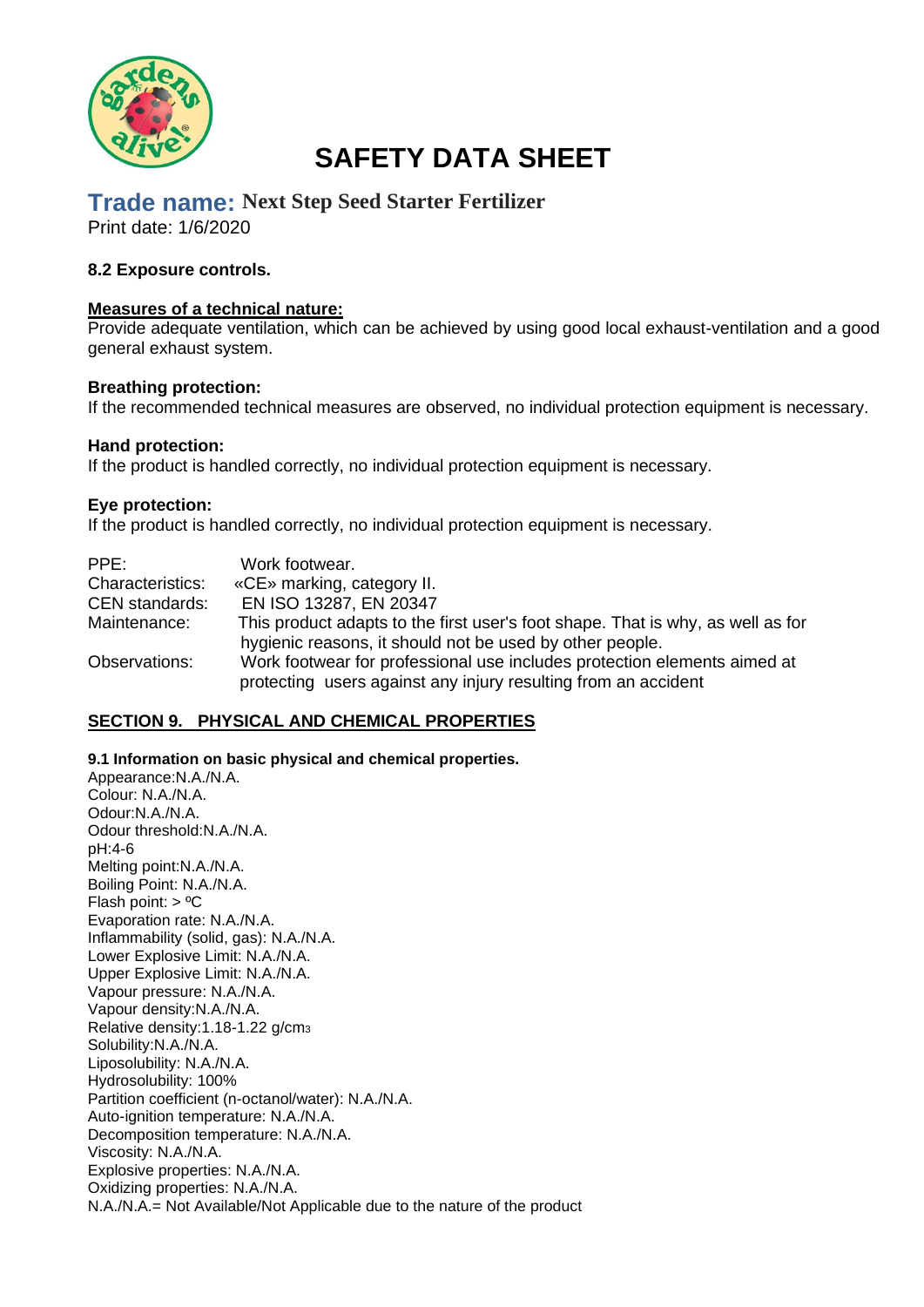

# **Trade name: Next Step Seed Starter Fertilizer** Print date: 1/6/2020

# **SECTION 10: STABILITY AND REACTIVITY**

### **10.1 Reactivity.**

The product does not present hazards by their reactivity.

### **10.2 Chemical stability.**

Unstable in contact with: - Bases.

**10.3 Possibility of hazardous reactions.**  Neutralization can occur on contact with bases.

### **10.4 Conditions to avoid.**

- Avoid contact with bases.

### **10.5 Incompatible materials.**

Avoid the following materials:

- Bases.

### **10.6 Hazardous decomposition products.**

Depending on conditions of use, can be generated the following products:

- Corrosive vapors or gases.

# **SECTION 11: TOXICOLOGICAL INFORMATION**

11.1 Information on toxicological effects.

Repeated or prolonged contact with the product can cause the elimination of oil from the skin, giving rise to non-allergic contact dermatitis and absorption of the product through the skin.

Splatters in the eyes can cause irritation and reversible damage.

a) Acute toxicity;

Not conclusive data for classification.

b) Skin corrosion/irritation;

Based on available data, the classification criteria are not met.

c) Serious eye damage/irritation;

Not conclusive data for classification.

d) Respiratory or skin sensitisation;

Not conclusive data for classification.

e) Germ cell mutagenicity;

Not conclusive data for classification.

f) Carcinogenicity;

Not conclusive data for classification.

g) Reproductive toxicity;

Not conclusive data for classification.

h) STOT-single exposure;

Not conclusive data for classification.

i) STOT-repeated exposure;

Not conclusive data for classification.

j) Aspiration hazard;

Not conclusive data for classification.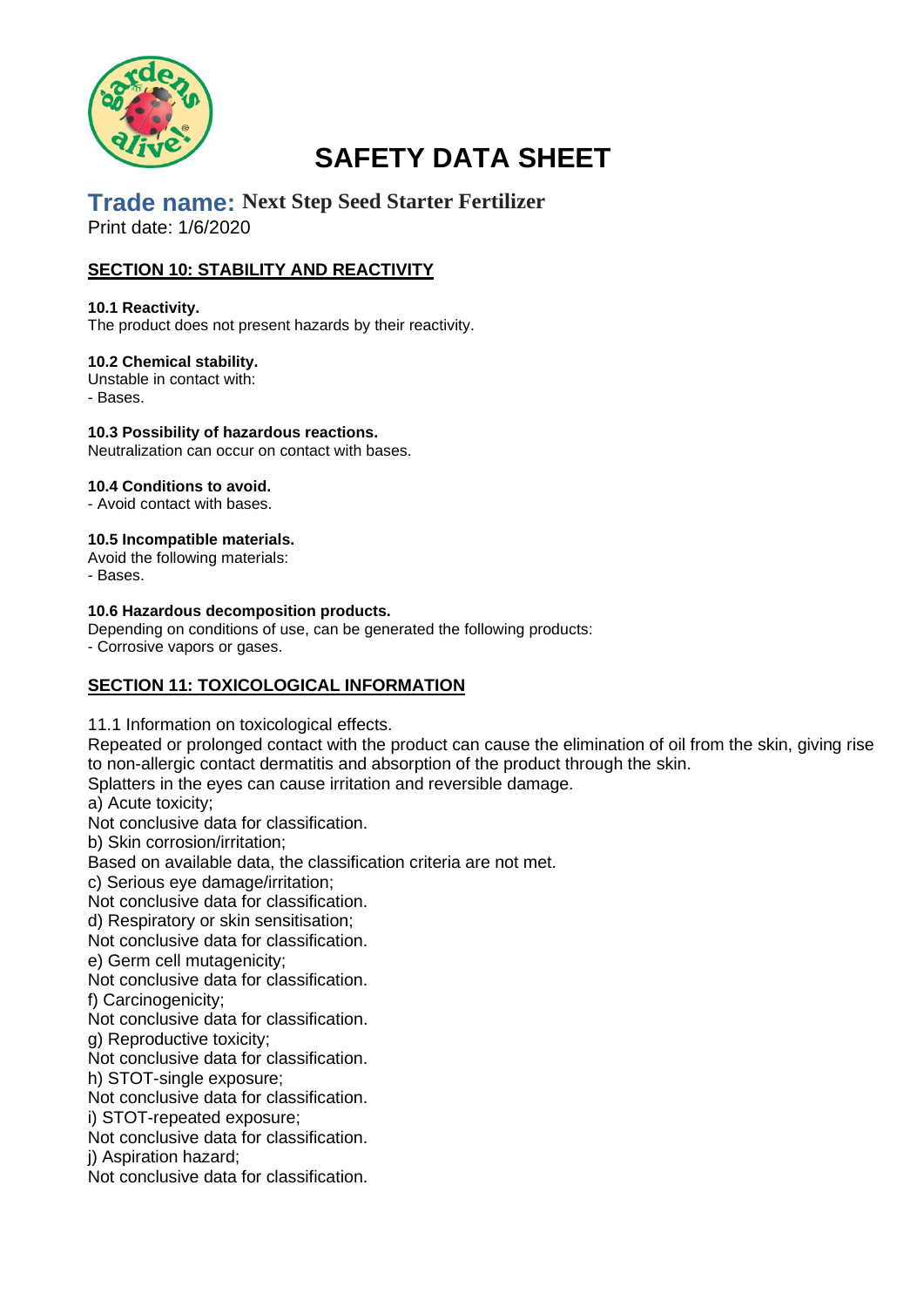

# **Trade name: Next Step Seed Starter Fertilizer**

Print date: 1/6/2020

# **SECTION 12: ECOLOGICAL INFORMATION**

## **12.1 Toxicity.**

No information is available regarding the ecotoxicity of the substances present.

### **12.2 Persistence and degradability.**

No information is available about persistence and degradability of the product.

### **12.3 Bioaccumulative potencial.**

No information is available regarding the bioaccumulation of the substances present.

### **12.4 Mobility in soil.**

No information is available about the mobility in soil. The product must not be allowed to go into sewers or waterways. Prevent penetration into the ground.

### **12.5 Results of PBT and vPvB assessment.**

No information is available about the results of PBT and vPvB assessment of the product.

### **12.6 Other adverse effects.**

No information is available about other adverse effects for the environment.

# **SECTION 13: DISPOSAL CONSIDERATION**

### **13.1 Waste treatment methods.**

Do not dump into sewers or waterways. Waste and empty containers must be handled and eliminated according to current, local/national legislation. Follow the provisions of Directive 2008/98/EC regarding waste management.

### **SECTION 14: TRANSPORT INFORMATION**

Not applicable

# **SECTION 15: REGULATORY INFORMATION**

### **15.1 Safety, health and environmental regulations/legislation specific for the mixture.**

The product is not affected by the Regulation (EC) No 1005/2009 of the European Parliament and of the Council of 16 September 2009 on substances that deplete the ozone layer.

The product is not affected by Directive 2012/18/EU (SEVESO III).

The product is not affected by Regulation (EU) No 528/2012 concerning the making available on the market and use of biocidal products.

The product is not affected by the procedure established Regulation (EU) No 649/2012, concerning the export and import of dangerous chemicals.

### **15.2 Chemical safety assessment.**

There has been no evaluation a chemical safety assessment of the product.